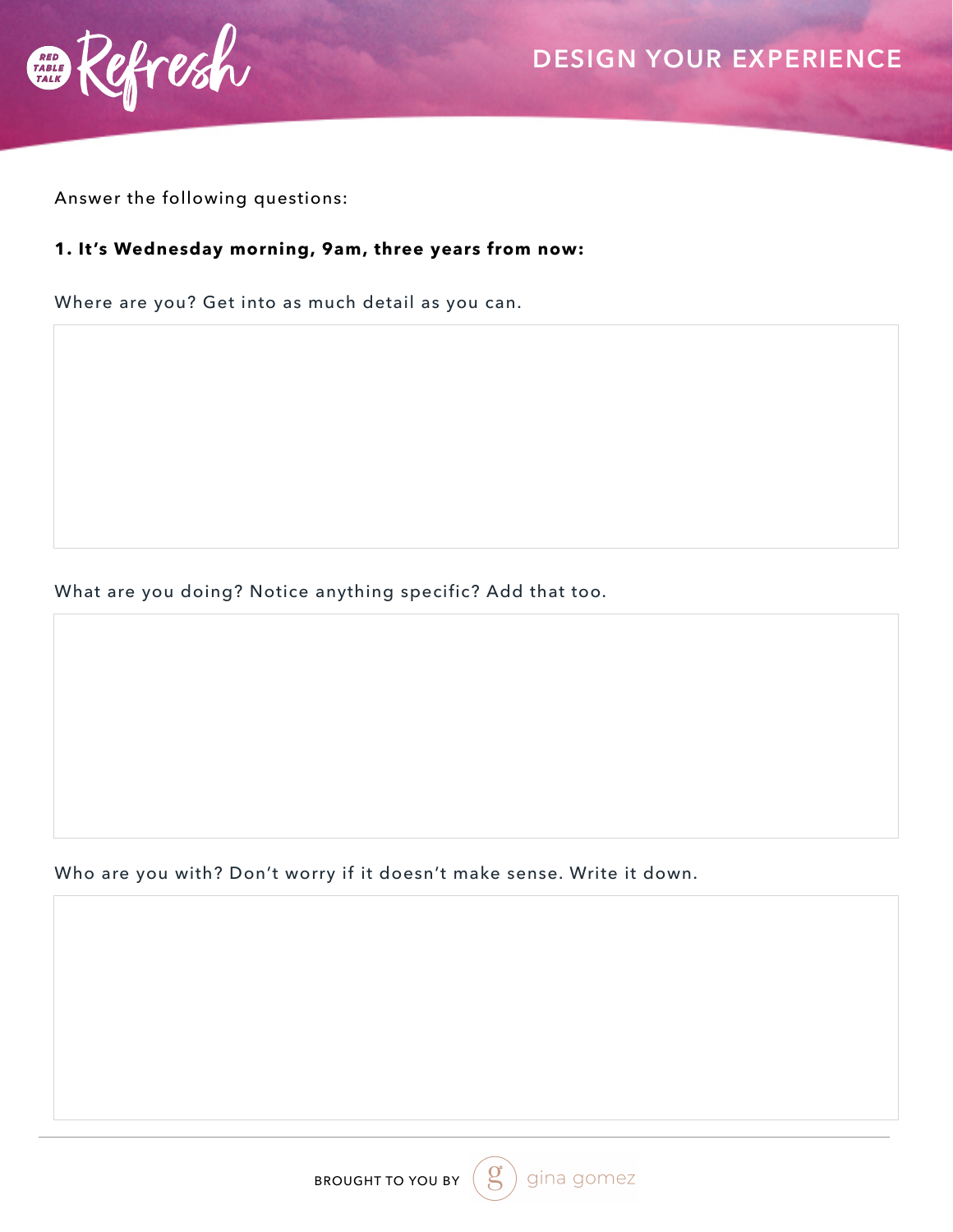

**2. You're at a restaurant sitting at a table waiting for someone to join you for lunch. As you're waiting, you notice the details around you. What does the restaurant look like?**

Is it familiar or new to you?

## Where are you sitting? Is it a booth? Table? Something else?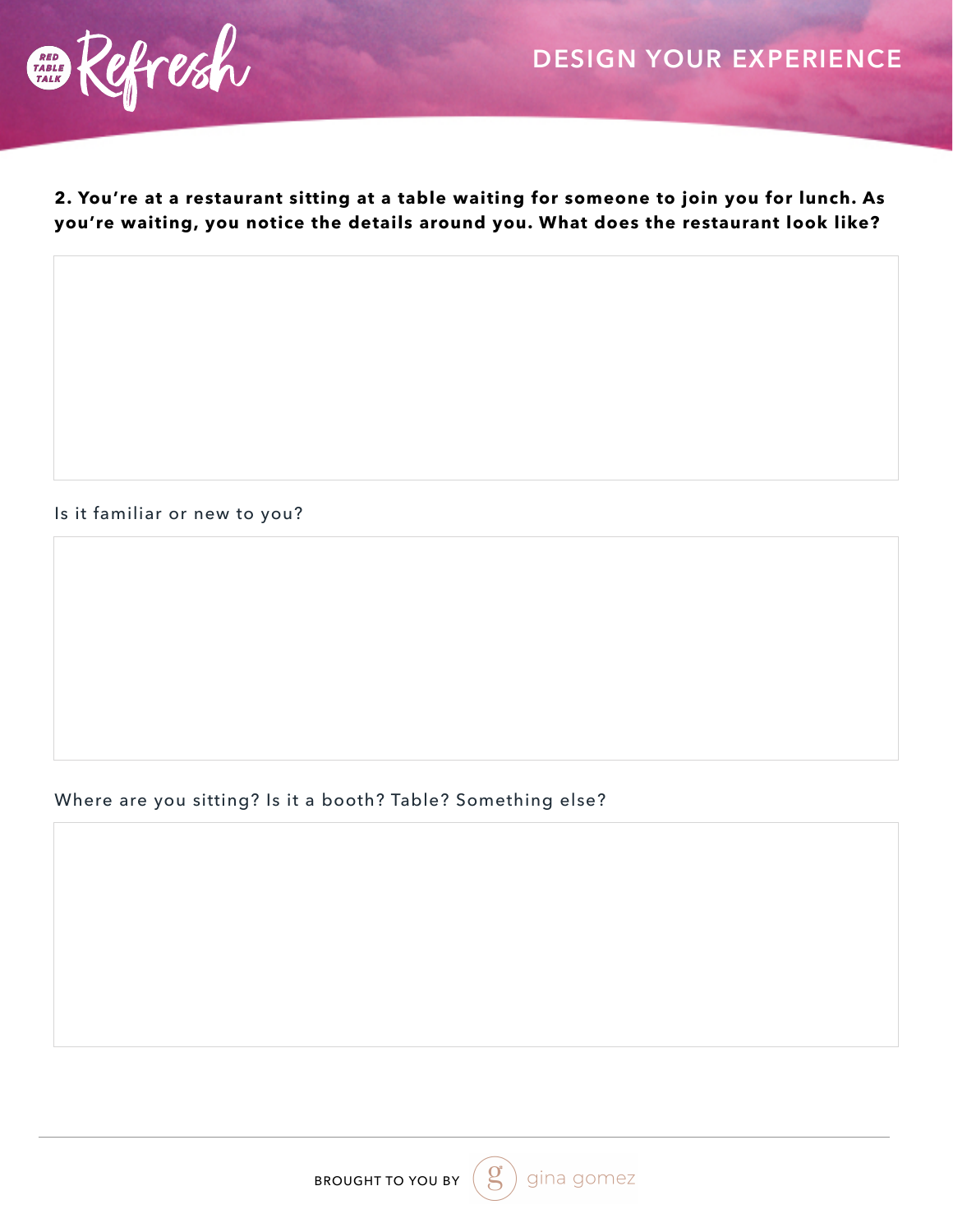



What's the sound like? The mood/vibe? Is it packed? Quiet? Get as much detail as you can.

You see a person walking towards you. Maybe you recognize this person. Maybe you don't. As they get closer, you make eye contact. The person smiles with familiarity, greets you, and sits down.

Who is it? Describe this person.

## How did this person greet you? Hug? Shaking hands? Something else?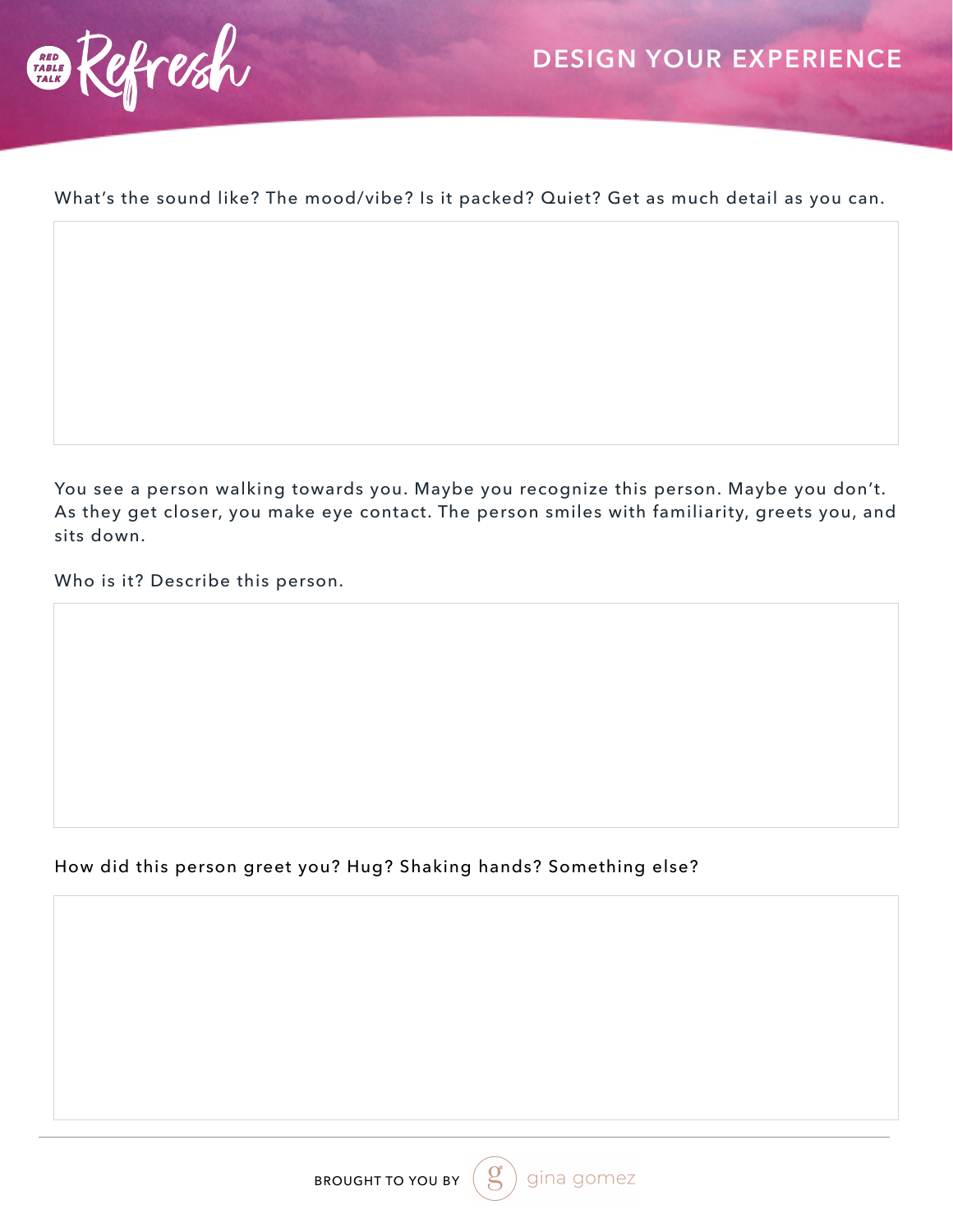

# **DESIGN YOUR EXPERIENCE**

How are you two connected? If you don't know yet, that's ok.

### What's the reason for your lunch?

## What do you talk about?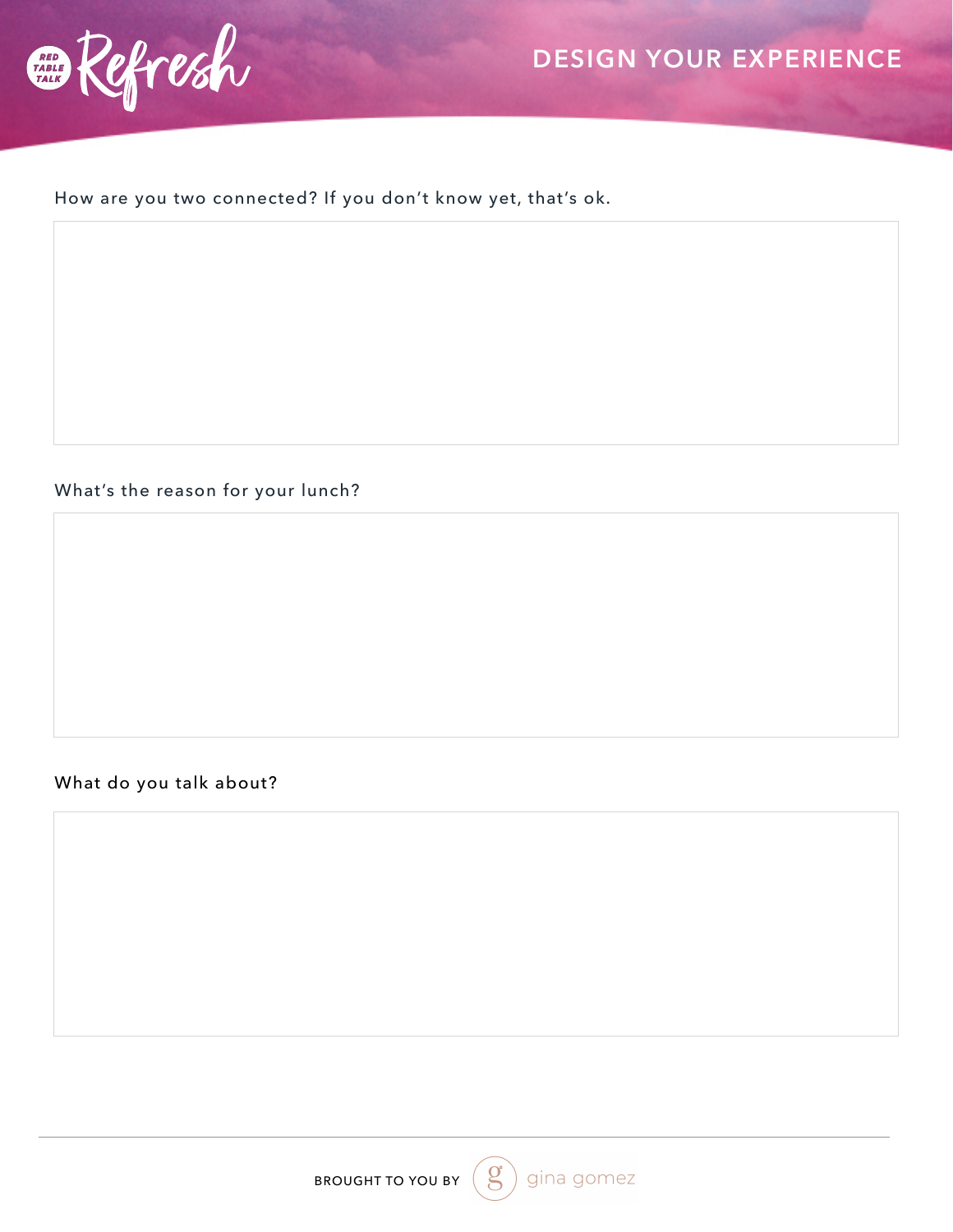



This person hands you an envelope. Inside is an invitation to something you're beyond excited to attend. Open it and fill in the blanks below:

| YOU'RE INVITED!         |  |
|-------------------------|--|
| (NAME OF EVENT)         |  |
| (LOCATION)              |  |
| (DATE - MONTH/DAY/YEAR) |  |
| (TIME)                  |  |
| <b>HOSTED BY</b>        |  |
| (NAME)                  |  |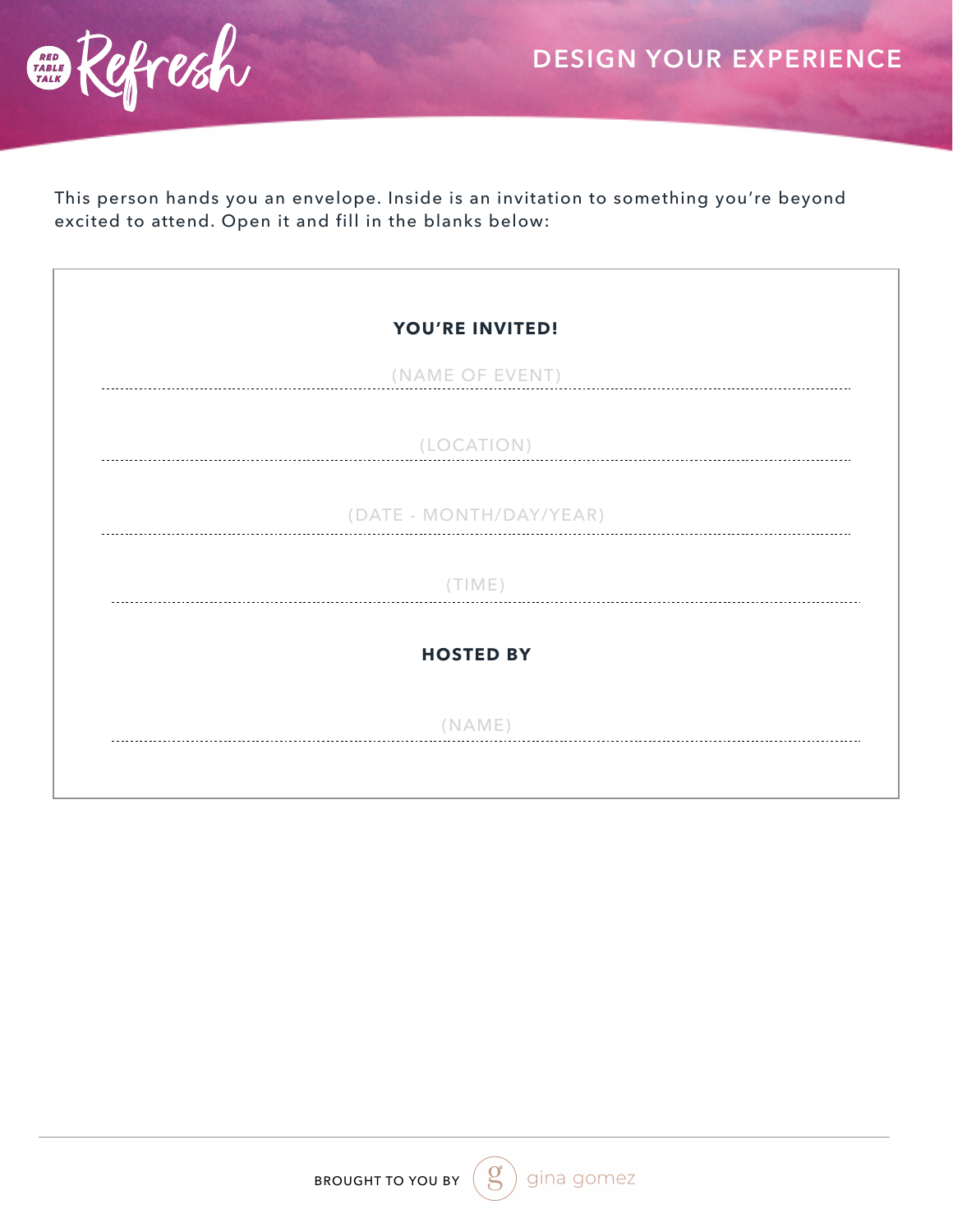

**3. Fast forward to the day of the event. It's here! It's here! This is something you've been anticipating since you received the invitation, maybe even longer. You arrive at the event and just before you walk in, you notice an overwhelming feeling of gratitude. Go ahead and take a moment to feel it. Let it sink in.**

What are you grateful for?

#### Who are you most looking forward to seeing?

#### Who are you most looking forward to meeting?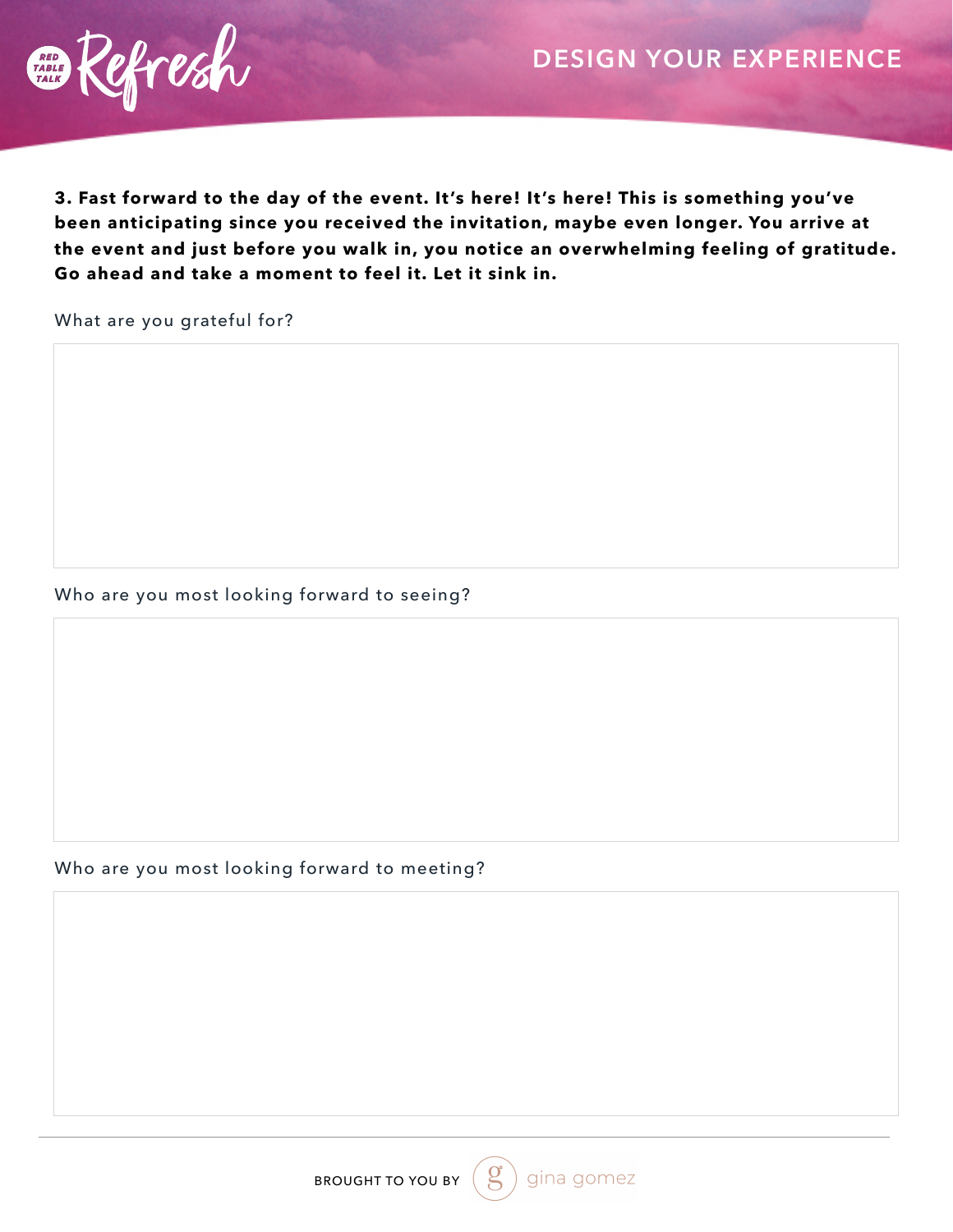

As you're walking around meeting and greeting, you hear someone asking for everyone's attention. You look over and see it's someone you admire and respect. Maybe you already know this person. Maybe you don't. They ask you to join them.

As you make your way through the crowd, you notice people start to applaud and cheer. You realize it's for you. This person hands you an award and congratulates you.

What are you being recognized for?

What does the award look like?

### You notice an inscription. Look closely and read what it says. Then enter it in the space below.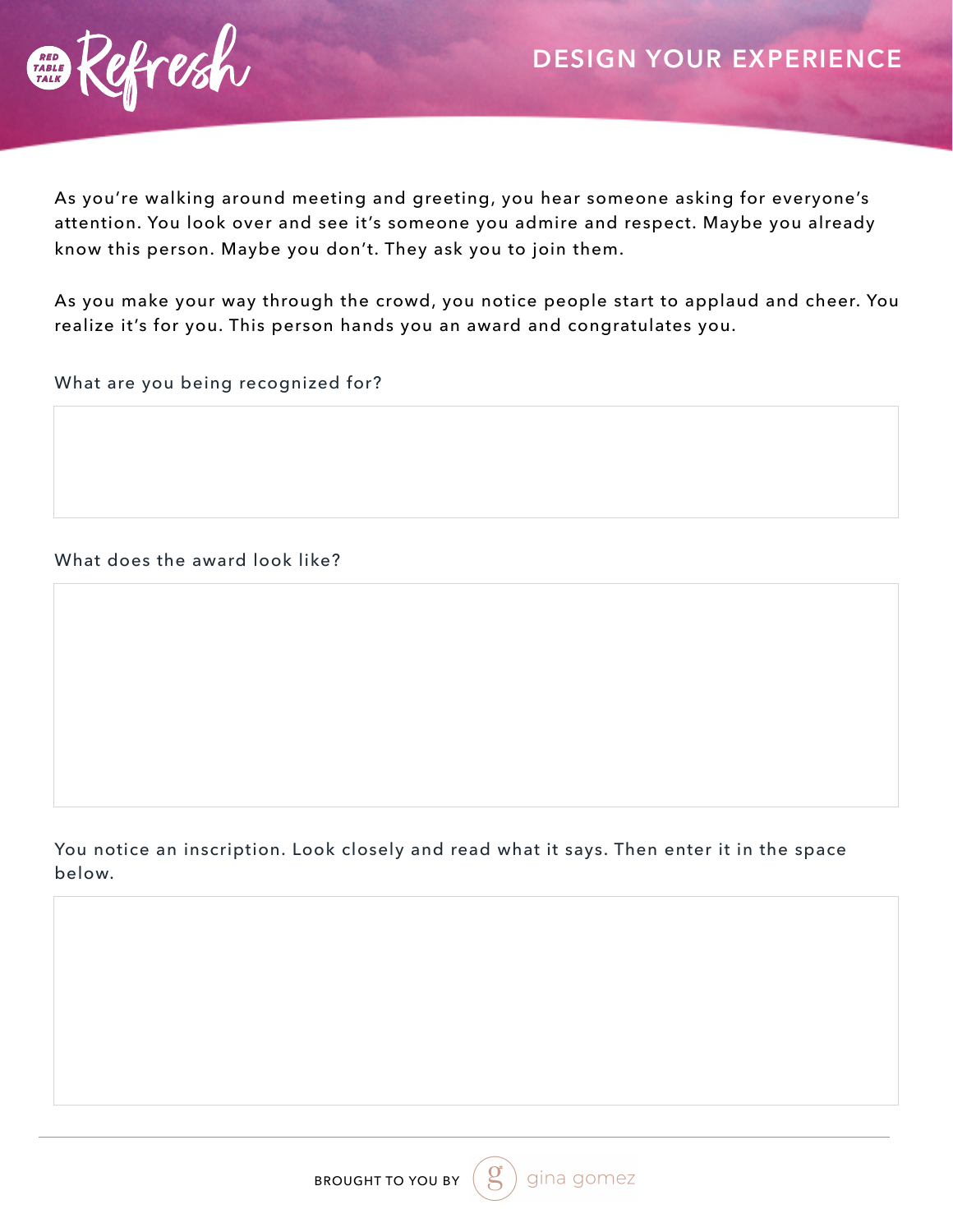

How did you do? Did you discover anything new about yourself? Get more information to help you get clear on a long-held dream? And above all, did you have fun?

When we take the time to dream, we can get clear on what we truly want. When we're clear on what we want, then it's up to us to decide if we're willing to do what it takes to make it happen.

I'm a big believer that dreams aren't put into our hearts to torture us and show us what we can never have. (I mean, who wants THAT?) I believe dreams are put into our hearts to show us the baseline of what's possible when we're open to it. Now that's a practice I can get behind. How about you?

What were some of the themes, trends, patterns you noticed?

#### What did you already know?